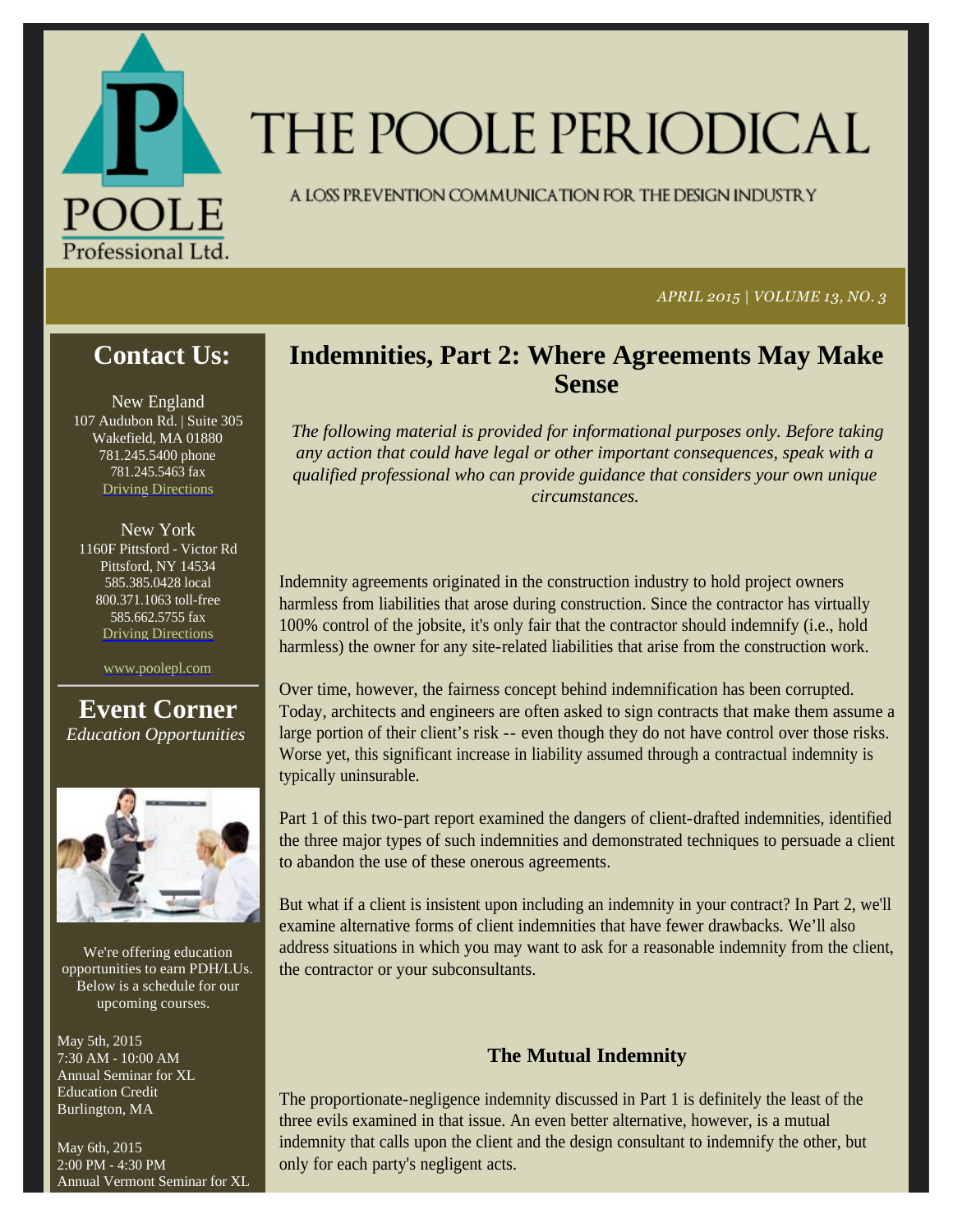For more information and to register for any of our educational opportunities, please visit our calendar, here.

# **SAVE THE DATE!**

Join us on **June 18th, 2015** for an upcoming networking and educational opportunity This will be held in the **Ballroom at Oak Hill Country Club in Rochester, NY**

**Design Build for the Design Professioanl** 1.5PDH

This breakfast meeting will begin at 7:30AM

Details to follow.

# **Client Kudos!**

Connor Architecture updated the Endicott College Callihan Student center.

*On-Demand Webinars from XL Design Professional*



Managing Scope Creep & Other Project Changes "Plan the work, then work the plan."



If a client presents you with one-sided indemnity language and refutes your efforts to remove the clause altogether, you and your attorney may counter with a mutual indemnity.

×

Here, you agree, to the fullest extent permitted by law, to indemnify and hold harmless the client against all damages, liabilities and costs to the extent caused by your negligent performance of professional services under your contract with the client.

In return for your indemnity agreement, your client must also agree, to the fullest extent permitted by law, to indemnify you and hold you harmless against all damages, liabilities or costs to the extent caused by the client's negligent acts in connection with the project. Also, have the client agree to indemnify you against the acts of its contractors, subcontractors, consultants or anyone for whom the client is legally liable.

At the end of the mutual indemnity, reiterate that neither your client nor you shall be obligated to indemnify the other party in any manner whatsoever other than for each party's own negligence. Also make it clear that the indemnity agreement does not include a duty to defend. A fair-minded client who asks you to hold them harmless for your negligent acts should be willing to provide you the same protection.

## **The "Final Offer" Unilateral Indemnity**

If your client refuses a mutual indemnity, you and your attorney may consider offering one final unilateral agreement that limits the indemnity to your negligent insurable acts. Work with your legal counsel to draft an acceptable indemnity that includes all of the following elements:

- The indemnity must be negligence based. Make it clear you are only indemnifying your client against your negligent acts, errors or omissions.
- The indemnity must be proportionate. You should only be responsible proportionately for damages caused by your negligence, not for damages caused by others.
- The damages must be real. The indemnity should not apply to "alleged" liability.
- The indemnity should not include a duty to defend. This duty would be considered a contractual obligation and therefore uninsurable under most professional liability policies.
- The indemnity must not apply to third parties. It should apply only to the client and not to its agents and representatives, the contractor or others.
- The indemnity should be limited. See that the indemnity only applies to the services called for under your client-consultant agreement.

Under such an indemnity, then, you could agree, to the fullest extent permitted by law, to indemnify and hold harmless your client against damages, liabilities and costs arising from your insured negligent acts in the performance of professional services under the client agreement, to the extent that you are responsible for such damages, liabilities and costs on a comparative basis of fault and responsibility between you and the client. Specify that you shall not be obligated to indemnify the client for the client's own negligence.

## **When Your Client Says Take It or Leave it**

If your client refuses to accept any alteration to an onerous indemnification, you have an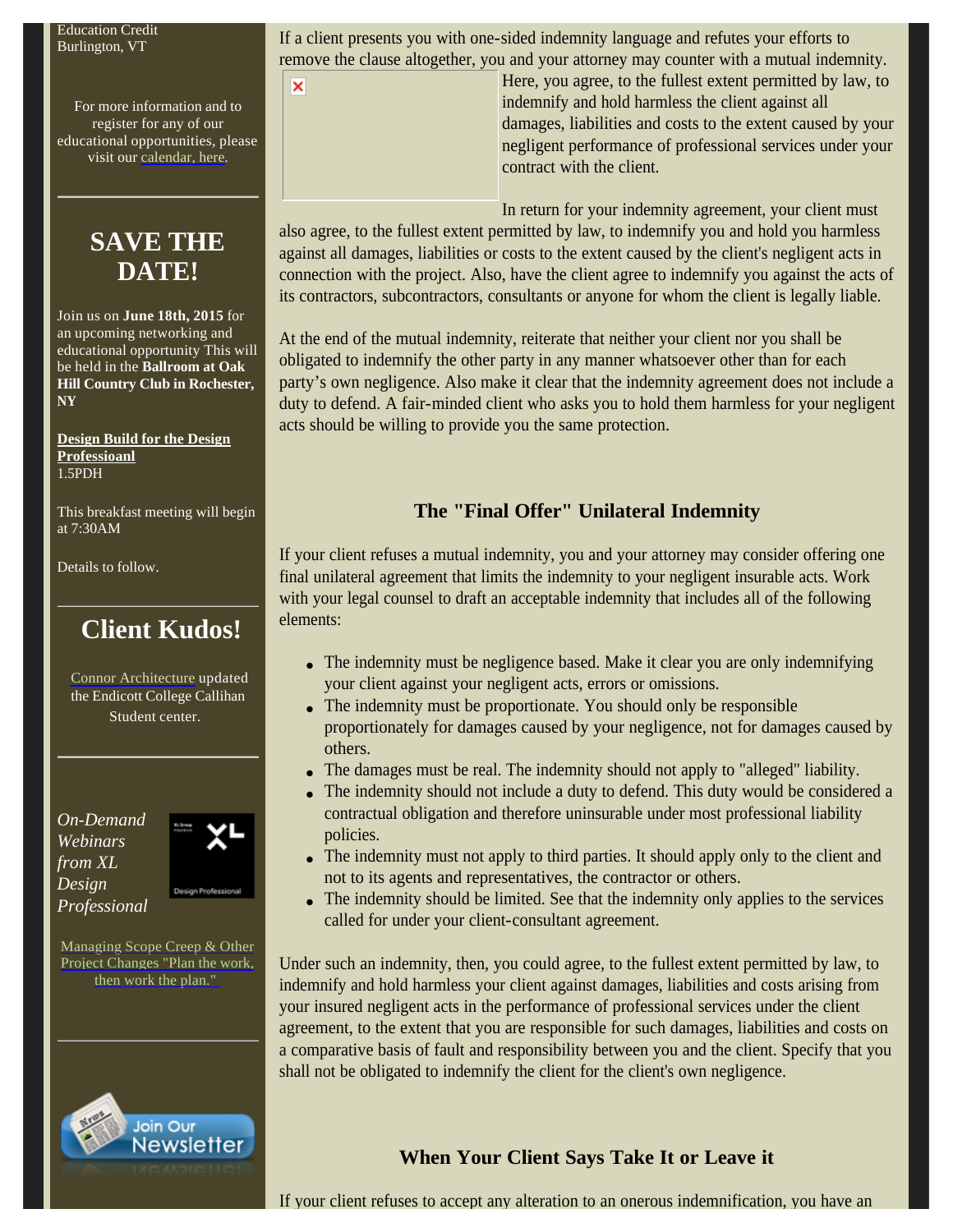important business decision to make. You can accept the clause and take on the risk, hoping that the client will not ever apply the indemnity. Realize, however, that you are opening yourself up to an unlimited financial exposure that your professional liability insurance policy will likely not cover. This option should only be considered with a very low-risk client and a project type with which your firm is thoroughly familiar and has had a claim-free record of work.

If you chose to go forward with an insistent client with a less-than-friendly indemnification, provide them with two options. Agree to perform your services at one fee without the

indemnity and at a higher fee with the indemnity in place. Explain that it is only prudent that you offset your increased uninsurable risk with an increased fee. Sometimes, clients may agree to eliminate or revise an indemnity in exchange for a lower fee.



The foolproof approach, of course, is to decline any engagement that includes an onerous indemnity provision. This is a decision that may lose you an otherwise attractive client or badly needed project, but it may be the prudent choice to ensure your long-term survivability. And who knows: your willingness to hold your ground and walk away from the work because of the indemnity clause may just earn you the client's respect and perhaps result in an eleventh hour change of heart in demanding an unfair and uninsurable contractual agreement.

## **When to Ask Your Client for an Indemnity**

As stated, the original concept of indemnity is based in fairness, and no consultant should be overly reluctant to indemnify a client from the design firm's own negligence, errors or omissions if the agreement in otherwise fair. On the other hand, there may be certain situations where a design firm should not accept work on a project unless the client is willing to indemnify the consultant from unusual project risks. Such instances may include projects involving hazardous waste, asbestos, condominiums or renovations, or the possible unauthorized reuse of your design documents. Fast-track projects with a highly accelerated schedule are another candidate for an indemnity.

Indeed, there are times when an indemnity from your client is the only prudent approach. With high-risk projects, your firm did not create the hazards and your role is to help the client overcome them. An indemnity from the owner should be a requirement for your services.

Work with your attorney to draft an indemnity agreement in which your client agrees, to the fullest extent permitted by law, to indemnify you and hold you harmless against all damages, liabilities or costs arising out of or in any way connected with the project or your performance of services under the client agreement, except those damages, liabilities or costs attributable to your negligent acts or negligent failure to act.

## **Should You Consider a Waiver?**

For additional protection on very risky projects, particularly those involving hazardous conditions that you can't control or properly insure, talk to your attorney about the viability of asking your client for a waiver – an agreement from the client not to sue you. A waiver is one of the most difficult provisions to obtain and to enforce, and some states have strict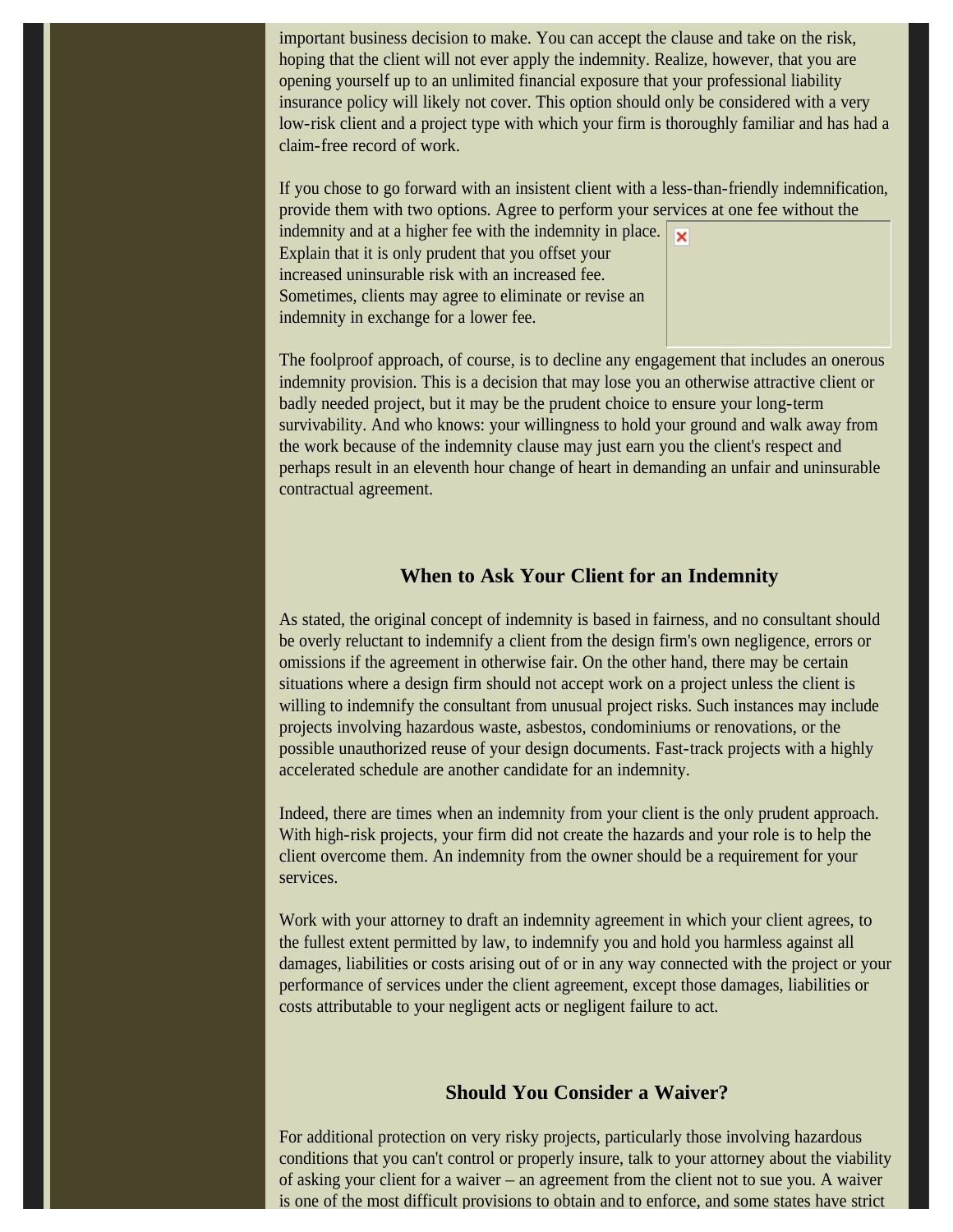statutes applying to waivers. Therefore, keep the waiver and any indemnity agreement separate so that if the waiver is ruled invalid the indemnity isn't thrown out with it.

A simple waiver drafted by your attorney may stipulate that in consideration of the substantial risks to you in rendering professional services in connection with a risky project, the client agrees to make no claim and waives, to the fullest extent permitted by law, any claim or cause of action of any nature against you or your subconsultants, which may arise out of or in connection with the project or the performance of services under the client agreement.

#### **Third-Party Indemnities**

In the event of jobsite injuries to construction workers or others, architects and engineers are often named in the resulting claims. For protection against these and other third-party claims, discuss with your attorney adding a clause to your client contract that requires the client to include provisions in its client-contractor contract requiring the contractor to 1) have adequate insurance and 2) indemnify you and the owner for any claims by the contractor's employees.

With a third-party indemnity, the client would agree to require all contractors to carry



statutory workers compensation, employers liability insurance and appropriate limits of commercial general liability insurance (CGL). The client would further agree to require all contractors to have their CGL policies endorsed to name the client, you and your subconsultants as "additional insureds" and to provide contractual liability coverage sufficient to insure the hold harmless and

indemnity obligations assumed by the contractors. The contractor would be required to furnish the client and you certificates of insurance as evidence of the required insurance prior to commencing work and upon renewal of each policy during the entire period of construction. In addition, the contractor would, to the fullest extent permitted by law, indemnify and hold harmless the client, you and your subconsultants from all claims by employees of the contractors.

## **Subconsultant Indemnities**

Finally, when serving as a prime consultant you and your attorney may consider seeking mutual indemnities with your subconsultants to protect each party from damages and costs arising from claims due to the negligent actions of the other. In such an agreement, you and your subconsultants would mutually agree, to the fullest extent permitted by law, to indemnify and hold each other harmless against all damages, liabilities or costs arising from each of your negligent acts in the performance of your services under the agreement, to the extent that each party is responsible for such damages, liabilities and costs on a comparative basis.

#### **Conclusion**